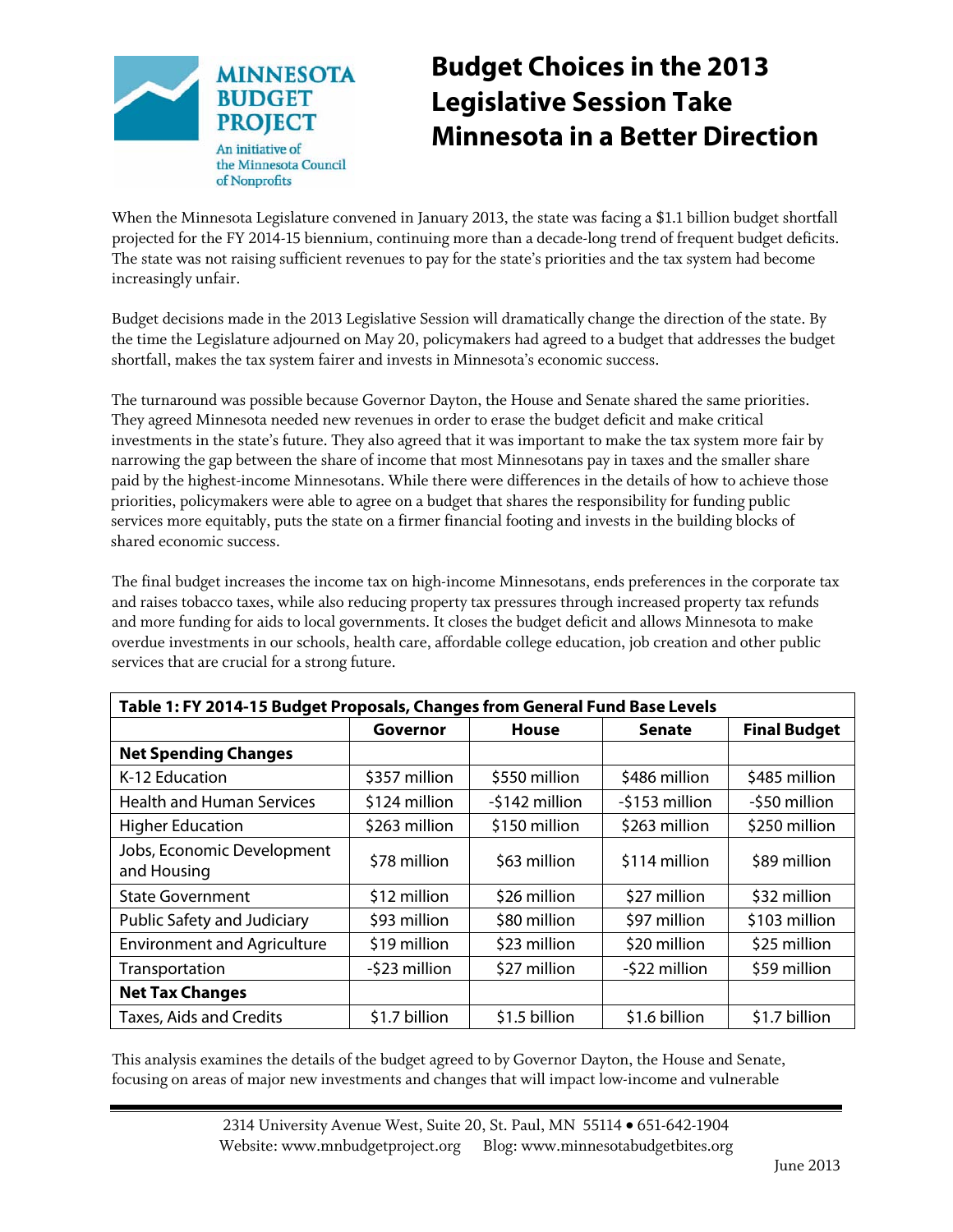Minnesotans.[1](#page-8-0) Table 1 summarizes the differences between Governor Dayton's budget proposal, House and Senate targets, and the final budget passed at the end of session.

### **Health and Human Services Takes Strides Forward Despite Overall Cut in Funding**

Many essential services that help maintain and improve the health and stability of Minnesota families are funded through the health and human services area of the state budget. This was one area where Governor Dayton and the Legislature diverged in their priorities. Governor Dayton's budget proposal increased health and human services funding by \$124 million in FY 2014-15, just a small increase in the context of the \$11.4 billion health and human services general fund budget. The House and Senate, however, both proposed to cut spending – \$142 million in the House and \$153 million in the Senate. Ultimately, the final budget included a \$50 million cut in general fund spending in FY 2014-15.

The key to cutting overall funding for health and human services while protecting vital services is to turn to other sources of revenue. The most significant savings come from funding \$403 million of Medical Assistance health care expenses from the Health Care Access Fund (HCAF), instead of the general fund. The final budget also raises \$76 million in FY 2014-15 by reforming surcharge payments made by hospitals and HMOs. The budget also saves \$25 million by reducing allowed administrative expenses for managed care organizations and raises \$5 million by increasing the surcharge on Intermediate Care Facilities for the Developmentally Disabled (ICF/DD).

Instead of making deep cuts in health and human services, as had happened repeatedly in response to past budget deficits, policymakers used these resources to make important investments.

During the 2013 Legislative Session, policymakers took action to allow more than 100,000 low-income Minnesotans to gain access to more affordable and comprehensive health insurance through Medical Assistance. In mid-February, Governor Dayton signed a bill taking the first step to expand eligibility for parents, young adults and adults without children.<sup>[2](#page-8-1)</sup> The final budget includes an additional \$270 million in FY 2014-15 general fund spending to provide better access to health insurance for children and pregnant women and remove barriers to enrollment.

For the past 20 years, MinnesotaCare has enabled hundreds of thousands of working Minnesotans to purchase affordable health insurance for themselves and their families. The final budget preserves MinnesotaCare for most participants, taking advantage of federal funding to continue health insurance coverage for parents, young adults and adults without children with incomes between 138 percent and 200 percent of the federal poverty line (between \$15,856 and \$22,980 for an individual). The bill will also improve MinnesotaCare by reducing premiums and out-of-pocket costs for participants.

Earlier in the session, Governor Dayton signed a bill to create MNsure, a new health insurance exchange where more than one million Minnesotans will have the opportunity to find affordable health insurance that meets their needs.<sup>[3](#page-8-2)</sup> MNsure is a web-based marketplace where individuals and small employers will be able to shop for, compare and purchase health insurance. Setting up this health insurance exchange is a critical step in implementing the federal Affordable Care Act in Minnesota.

The final budget makes other improvements to health care access. It:

- Continues to provide cancer and dialysis coverage through Emergency Medical Assistance and funds grants to help assist people who could be eligible for other health insurance options.
- Increases payments to many Medical Assistance health care providers, including dental providers.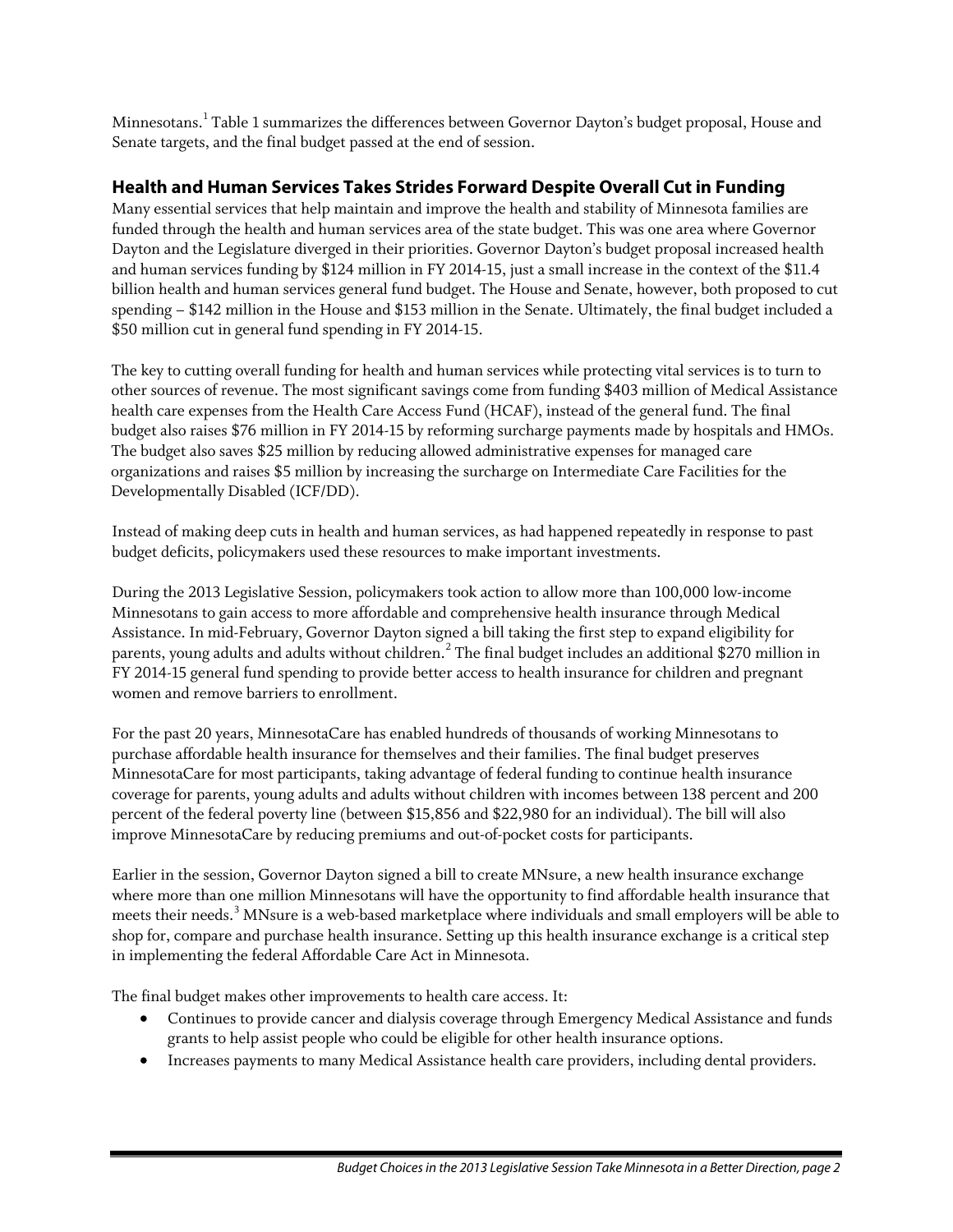- Helps families of children with disabilities by increasing funding for intensive services for children with autism and eliminating TEFRA fees for families with incomes below 275 percent of the federal poverty line (\$64,763 for a family of four).
- Provides \$15 million for Medical Education Research Costs (MERC) to help meet the need for more health care professionals.

Thousands of children will have access to better mental health care thanks to investments in more schoollinked mental health services, improving the coordination of care for children with complex conditions, and helping family members learn skills so they can support their child's treatment. There are also additional investments in mental health services for all ages, including funding additional mobile mental health teams to respond to crises, helping Minnesotans with mental health issues make the transition from institutional care back into the community, and expanding suicide prevention services.

The final budget gives parents needed flexibility to deal with family schedules without jeopardizing their child care assistance. It increases the number of excused absent days for families using child care assistance from 10 to 25, and allows additional excused days for children with medical conditions, but delays the implementation of this provision. The budget also includes \$19 million to fund Governor Dayton's proposal to improve access to high-quality child care providers by improving payment rates. Unfortunately, \$5 million in unspent child care assistance funds that could have been used to help the more than 6,000 working families currently on the waiting list for affordable child care are instead redirected to the general fund.

Other health and human services highlights in the budget include:

- Repealing the family cap in the Minnesota Family Investment Program that prevents families from receiving additional assistance when another child is born, starting on January 1, 2015.
- Reinstating \$500,000 in state funding for FAIM, or Family Assets for Independence in Minnesota, which matches savings by low-income participants for post-secondary education, purchasing a home, or starting a business.
- Increasing funding by \$35 million for the Statewide Health Improvement Program (SHIP), which supports local efforts to improve community health through prevention.
- Increasing funding for food shelves.
- Increasing payment rates for all nursing facilities and home and community-based services, with additional funds for providers that achieve certain quality measures. The bill also cancels a scheduled 1.67 percent rate reduction for long-term care providers.
- Increasing funding to support youth facing challenging circumstances, including \$4 million for runaway youth, homeless youth and youth at risk of homelessness; and another \$1 million for youth who have been the victims of sexual exploitation.
- Providing additional resources to address homelessness, including funding for supportive services, transitional housing programs, emergency services and outreach grants.

## **E-12 Education Investments Will Increase Opportunities for All Children**

Minnesota has a tradition of making education a top priority, recognizing that a well-educated workforce gives our state a competitive advantage in attracting high-quality jobs. Unfortunately, significant achievement gaps persist between white children and students of color. Making sure all of Minnesota's children get a solid education is a key to the state's future success.

Governor Dayton originally proposed \$357 million in additional resources for E-12 education in the FY 2014- 15 biennium, including initiatives focused on ensuring all children, including children of color and those with greater needs, have the opportunity to succeed. The House and Senate also made education a top priority,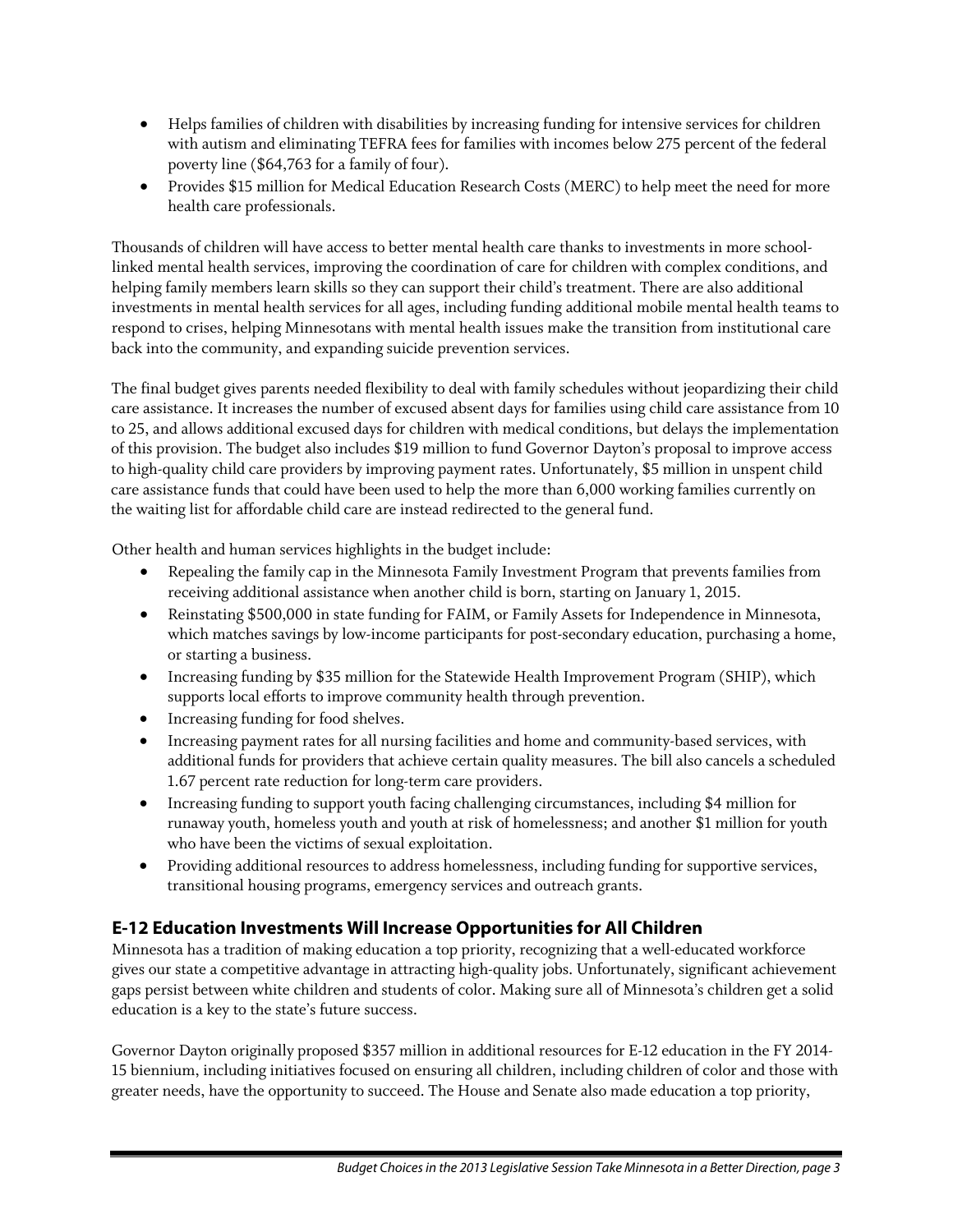proposing to increase funding by \$550 million and \$486 million respectively. The final budget includes \$485 million in additional investments in our children in the FY 2014-15 biennium.

One of the most significant proposals in the final budget updates the primary funding formula for school districts and increases general education funding by \$238 million in FY 2014-15. School districts that have difficulty raising revenue through local levies will get additional resources through equalization aid included in the tax bill.

The final budget also includes provisions to reduce the achievement gap between Minnesota's white students and students of color by helping children start off on the right foot. The budget includes \$134 million for optional all-day kindergarten for every school, reducing expenses considerably for parents and ensuring that more children enter 1st grade with the skills that will help them succeed in school. There is also \$40 million for Early Learning Scholarships to help thousands of high-need children ages three to five to participate in early learning opportunities, including high-quality early childhood programs.

There are also provisions to support children as they progress through school, with investments in the Minnesota Math Corps to help elementary and middle school students meet state standards, Regional Centers of Excellence to help schools increase achievement rates, and the Minneapolis Urban League to help youth of color access educational and employment opportunities. The final budget also increases funding for special education by \$40 million in FY 2014-15, although this is far less than the \$127 million originally proposed by Governor Dayton.

Originally, the House had proposed to fully reverse school funding shifts in the FY 2014-15 biennium through a temporary income tax surcharge. The final budget directs that any positive balance at the end of FY 2013 will go to reversing the shifts, in addition to current law requirements to use positive balances in future forecasts. Policymakers have said that if it appears that these provisions will not be enough to fully repay the shifts by the end of the FY 2014-15 biennium, they will take additional action in the 2014 Legislative Session.

### **Additional Resources Will Make Higher Education More Affordable**

Minnesota will need more workers with degrees and credentials over the next decade to keep the state's economy competitive. Projections indicate that by 2018, 70 percent of jobs in the state will require a post-secondary education, so it is imperative to invest in our students and workers.<sup>[4](#page-8-3)</sup>

Higher education was cut deeply as the state responded to past budget shortfalls, and tuition has grown dramatically as a result. Governor Dayton took the first step in reversing these trends by proposing to increase higher education funding by \$263 million in FY 2014-15, a 10 percent increase from FY 2012-13. The House and Senate also proposed strong investments in their omnibus bills, \$150 million and \$263 million respectively. The final budget increases funding for higher education by \$250 million in FY 2014-15.

Policymakers focused on improving financial aid for low- and middle-income students through the State Grant Program by investing an additional \$47 million in FY 2014-15. The resources will be used to increase the amount of tuition, fees and living expenses that can be covered by financial aid and adjusts the share of tuition students and families are required to pay. Some of this financial aid is specifically targeted at Minnesota State Colleges and Universities (MnSCU) students.

The bill also enhances funding for an American Indian scholarship program to enable students currently on the waiting list to receive up to \$4,000 in financial aid for undergraduate students and \$6,000 for graduate students. Additionally, another provision funds a summer bridge program to help students successfully make the academic transition from high school to college.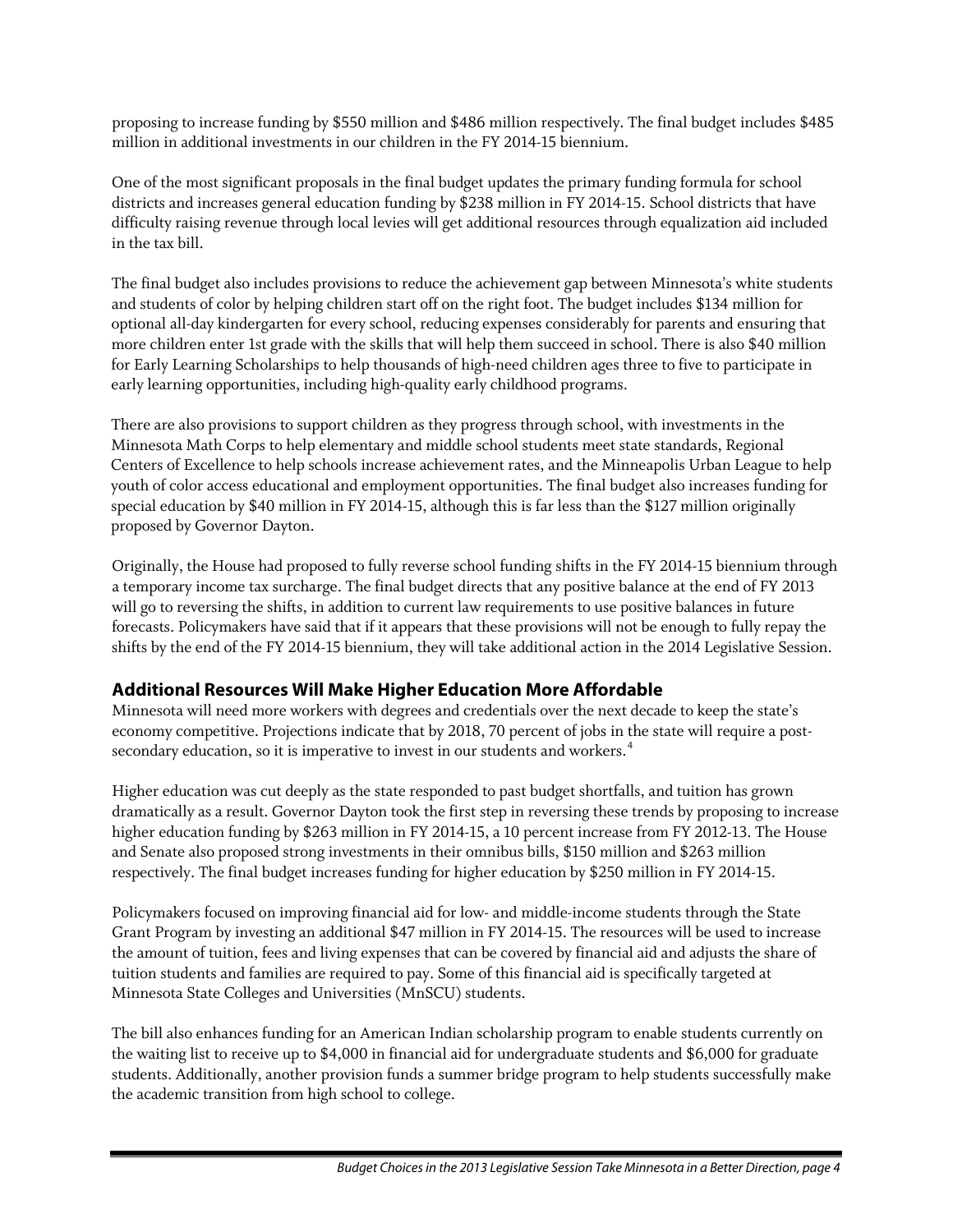The final agreement includes other provisions to make college and training more affordable, and improve the state's public colleges and universities:

- MnSCU funding is increased by \$102 million in the FY 2014-15 biennium, including \$78 million to freeze undergraduate tuition at 2012-13 academic year levels for two years, and \$17 million to retain quality faculty.
- University of Minnesota funding is increased by \$77 million in the FY 2014-15 biennium, including \$43 million to freeze undergraduate tuition at 2012-13 academic year levels for two years, and \$36 million for a new research and innovation program called MnDRIVE to invest in emerging fields.

The final budget takes some important steps forward in making college affordable and building our future workforce. However, these increases still leave higher education funding barely above FY 2010-11 levels, with no increases to respond to inflation or enrollment growth.

#### **Investments in Jobs and Housing Will Strengthen Minnesota's Economy**

A healthy economy depends on a strong workforce. And a strong workforce needs education, specialized training and stable housing. The Governor's economic development budget included \$78 million to make investments in job creation and housing, while the House and Senate bills included \$63 and \$114 million, respectively. The final budget invests an additional \$89 million in economic development and housing.

Governor Dayton proposed substantial investments in loans and grants to Minnesota businesses through the Minnesota Investment Fund and the Minnesota Job Creation Fund. The final agreement includes \$54 million in additional funding for these programs over the next biennium with the goal of creating 12,500 to 15,000 new jobs in the state. There is also funding for a new grant to help an economically depressed area of the state with economic development and job creation.

There will be additional funding for business development and adult workforce training competitive grant programs, more resources for job training for at-risk youth, and additional funding to improve employment opportunities for individuals with mental and physical disabilities.

Also included is an Unemployment Insurance tax rate reduction for businesses, following the Governor's budget recommendation. The reduction will mean a savings of \$57 million for businesses while still keeping the unemployment insurance fund solvent.

Stable and affordable housing is also important for attracting and keeping a high-quality workforce. The final budget provides funding for several housing initiatives, including:

- Building affordable housing in areas with job growth but not enough housing for workers.
- Providing rental assistance to improve housing stability for individuals with mental illness and students who move frequently.
- Helping ex-offenders find housing as they return to the workforce.
- Preventing family homelessness.
- Rehabilitating homes and rental properties.

The final budget also increases the resources available to help low-income families weatherize their homes to improve energy efficiency and save on the cost of utilities.

### **Investments in Legal System, Veterans Keep Minnesota Strong**

The final budget includes investments to help vulnerable Minnesotans in the legal system: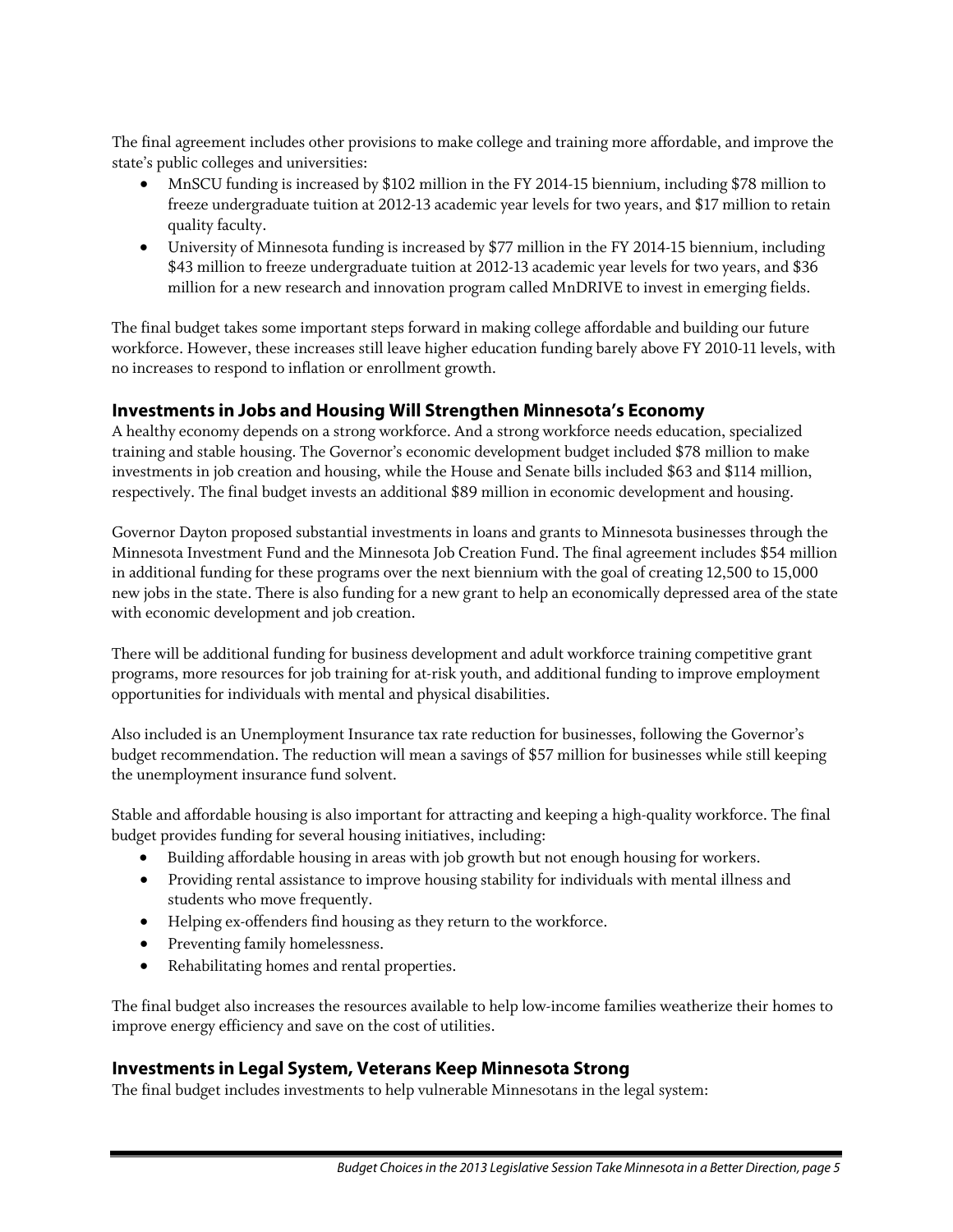- \$6 million for civil legal services and the Board of Public Defense to reduce caseloads and help several hundred low-income families get legal assistance.
- \$3 million for Crime Victim Assistance grants to restore funding that was cut in FY 2010-11.
- \$2 million for Youth Intervention Program grants to keep young people out of the justice system.

The budget also ensures that Minnesota veterans have access to better education and health benefits. It includes an expansion of the GI bill, helping bring unemployed veterans back into the workforce by allowing those who served before September 11, 2001, to receive education and training benefits. The budget also invests \$5 million to update the Minnesota Department of Veterans Affairs' technology infrastructure and improve access to health care for veterans.

## **Tax Changes Create More Adequate and Fair Tax System**

The final budget changes the state's mix of taxes so that Minnesota's tax system is more based on taxpayers' ability to pay. It also raises new revenues to address the state's deficit without deep cuts to public services, and

funds state priorities such as closing the achievement gap, making college more affordable and other investments in building a stronger future.

The budget makes significant progress toward resolving two serious problems with Minnesota's tax system. The first problem is that the tax system does not raise enough revenue to meet the state's needs, contributing to a cycle of frequent budget deficits. The second is that the responsibility for funding public services is not shared fairly. In fact, as household income grows, the share of income paid in state and local taxes falls. The wealthiest



one percent of Minnesotans (those with household incomes over \$446,961) pay 9.6 percent of their incomes in total state and local taxes. This is significantly less than the 12.1 percent paid by a moderate-income household making  $$31,431$  to  $$41,101$ .<sup>[5](#page-8-4)</sup>

The major revenue-raising components of the tax plan are a new income tax bracket on the highest-income Minnesotans, ending some existing corporate tax preferences and an increase in tobacco taxes. The tax plan also includes significant additional funding for property tax refunds and aids to local governments.

The final budget creates a new income tax bracket on the highest-income Minnesotans, which raises \$1.1 billion in the FY 2014-15 biennium. This "fourth tier" applies a 9.85 percent tax rate to taxable income above \$250,000 for married filing joint filers, above \$200,000 for heads of households and above \$150,000 for single filers. Only the 2.1 percent of Minnesotans with the highest incomes will pay any additional income tax under this proposal. Around 20 percent of the increase in income taxes will be offset by lower federal income taxes, since taxpayers can deduct their state income taxes on their federal returns.<sup>[6](#page-8-5)</sup>

This component of the tax plan is the most important in closing the gap between the share of income that the highest-income Minnesotans pay in state and local taxes and what average Minnesotans pay. Despite commonly raised fears, other states with similar proposals find they have little impact on the number of wealthy individuals in their states. <sup>[7](#page-8-6)</sup> The fourth tier also will not raise taxes for most Minnesotans with "pass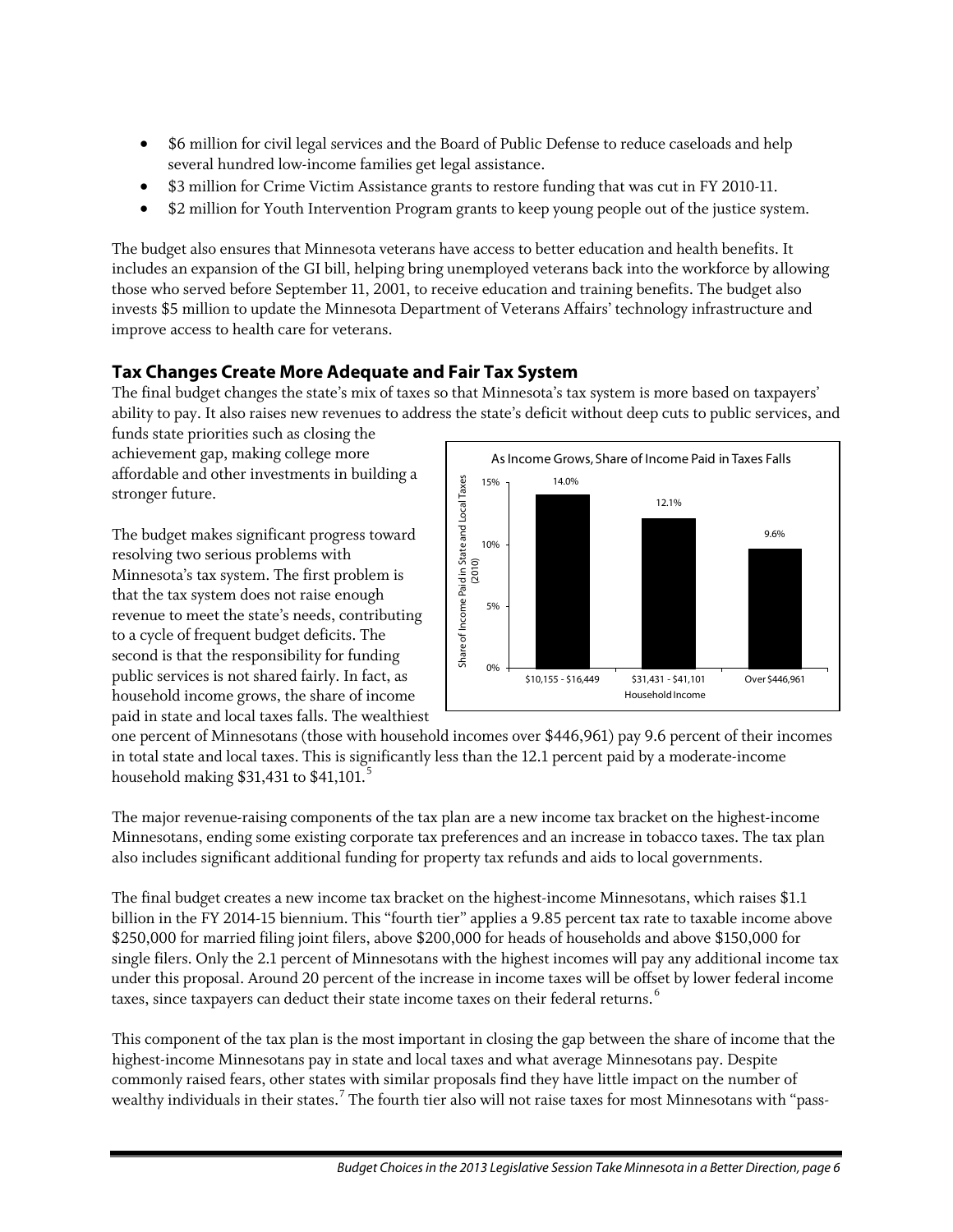through" income on their individual income taxes – a group often described as "small business owners." Only 6 percent of tax returns with positive pass-through income will pay more under the new fourth tier.<sup>[8](#page-8-7)</sup>

| <b>Table 2: General Fund Tax Changes</b>                                         |               |  |  |  |
|----------------------------------------------------------------------------------|---------------|--|--|--|
| <b>Revenues Raised</b>                                                           | FY 2014-15    |  |  |  |
| Individual Income Tax                                                            | \$1.1 billion |  |  |  |
| Corporate Franchise Tax                                                          | \$424 million |  |  |  |
| Tobacco Taxes                                                                    | \$408 million |  |  |  |
| <b>Estate and Gift Taxes</b>                                                     | \$78 million  |  |  |  |
| <b>General Sales Taxes</b>                                                       | \$59 million  |  |  |  |
| Motor Vehicle Sales Taxes and Other Taxes                                        | \$12 million  |  |  |  |
| <b>Total Revenues Raised</b>                                                     | \$2.1 billion |  |  |  |
| <b>Tax Reductions and Appropriations</b>                                         |               |  |  |  |
| <b>Property Tax Refunds and Sustainable</b><br><b>Forest Initiative Payments</b> | \$139 million |  |  |  |
| <b>Aids to Local Governments</b>                                                 | \$172 million |  |  |  |
| Other Property Tax Changes, Aids and<br>Appropriations                           | \$100 million |  |  |  |
| <b>Total Tax Reductions and</b><br><b>Appropriations</b>                         | \$411 million |  |  |  |
| Net Impact                                                                       | \$1.7 billion |  |  |  |

The budget also raises \$78 million in FY 2014-15 through updates to the estate tax, and by using a gift tax to back up the estate tax.<sup>[9](#page-8-8)</sup> The personal income tax and the estate tax are Minnesota's only progressive taxes, meaning they increase as incomes rise.

Over time, Minnesota has come to rely more on local property taxes, which are based on home value and not as closely linked to someone's ability to pay. This is one contributing factor to the rising regressivity of the tax system. The final budget pushes back on this trend through \$411 million in additional funding for property tax refunds and aids to local governments.

The final budget includes over \$15

million in FY 2015 in improvements to the Renters' Credit, which provides property tax refunds to low- and moderate-income renters whose property taxes are high in relation to their incomes. The Renters' Credit is effective in reducing the regressivity of rental property taxes, but it has been eroded in recent years, particularly by a 13 percent cut passed in 2011. More than 79,000 currently eligible Minnesota households will benefit from an average \$152 increase in their Renters' Credits, and approximately 30,000 additional households will become eligible.<sup>[10](#page-8-9)</sup> This is an important provision to ensure that these low- and moderateincome Minnesotans don't pay too high a share of their incomes in property taxes.

Property tax refunds for homeowners will increase by \$120 million in FY 2015. About 309,300 households will see an average \$221 increase in their property tax refunds, and another 112,000 households will now qualify.<sup>[11](#page-8-10)</sup> A significant number of homeowners do not apply for their property tax refunds. In order to increase participation, the budget includes a one-time effort in 2014 to reach out to homeowners who may be eligible for a property tax refund of at least \$1,000 but have not applied.

In addition, the final budget includes \$400,000 for taxpayer assistance grants to help meet the current demand for free tax preparation services for Minnesotans who are low-income, elderly, disabled or limited English speakers. These services help Minnesotans get the tax refunds for which they qualify, but also ensure that tax returns are done accurately.

Cuts in state funding to cities and counties over the years have created pressure on local property taxes. The final budget seeks to reverse this trend through increasing funding for Local Government Aid to cities by \$80 million, County Program Aid by \$40 million, and \$10 million in aids to townships in FY 2015. Cities and counties will also benefit from a new sales tax exemption on their purchases. To emphasize that legislators intend these actions to keep down property taxes, the tax bill limits how much property taxes most cities and counties can collect in 2014.  $^{12}$  $^{12}$  $^{12}$  The budget also includes \$86 million in FY 2015 for changes in education finance, primarily by increasing equalization of school district operating referendum levies.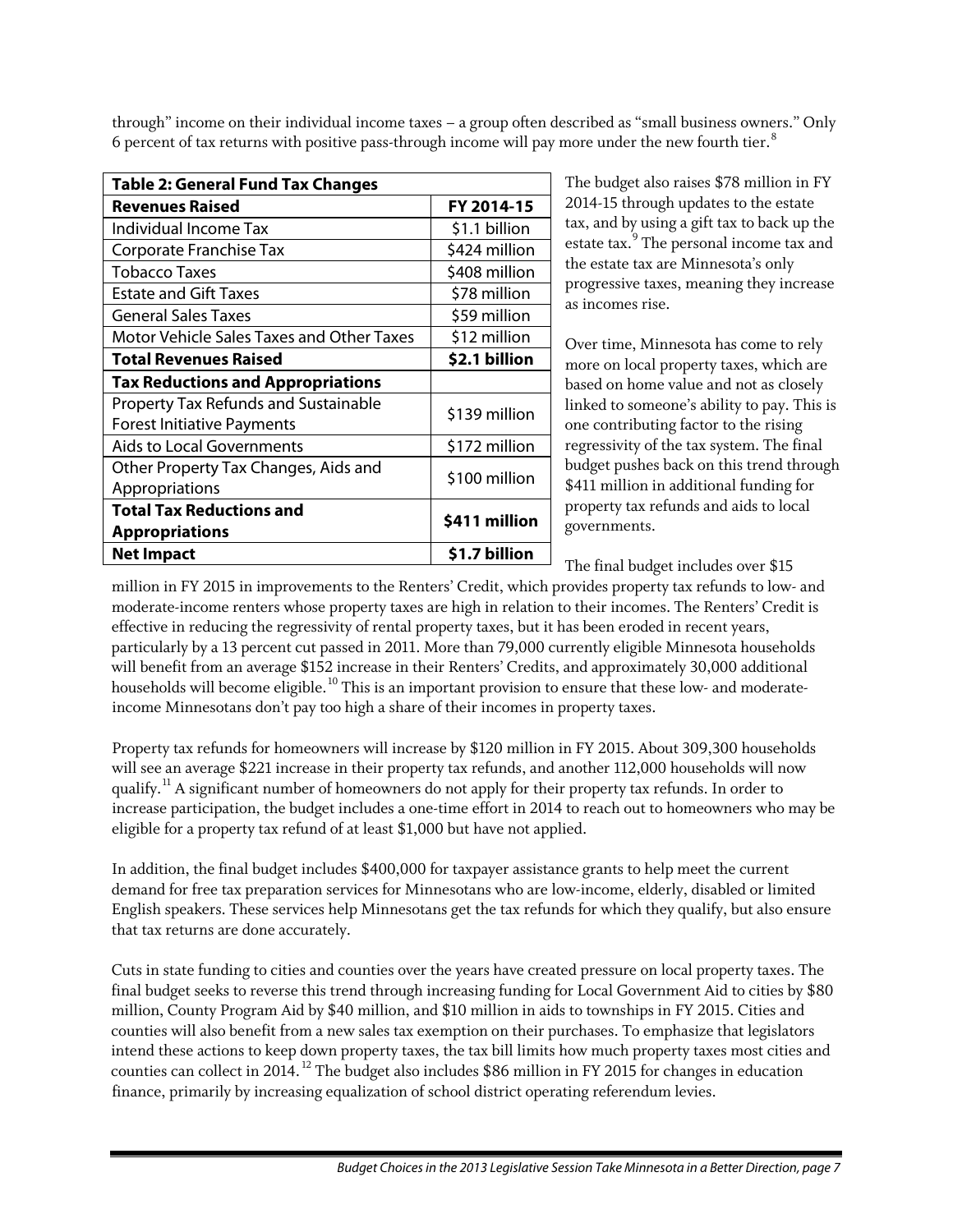The final budget increases cigarette taxes by \$1.60 per pack, and makes related changes to taxes on other tobacco products. This was the level proposed by the House omnibus tax bill, and is higher than the 94 cents originally supported by Governor Dayton and the Senate. Tobacco taxes are the state's most regressive taxes, but an increase is supported by policymakers because it can reduce state health care costs in the long term by providing a powerful deterrent against youth smoking and a motivation for smokers to quit. In total, tobacco tax changes raise  $$408$  million in FY 2014-15.<sup>[13](#page-8-12)</sup>

The final budget ends several preferences in the corporate franchise tax. These include changes in provisions relating to corporations with overseas income, such as repealing the Foreign Royalty subtraction, which exempts royalty payments a multinational corporation receives from its foreign subsidiaries; and repealing Foreign Operating Corporations (FOCs), which provides a tax benefit for parts of multinational corporations that are incorporated in the U.S. but receive substantial income from foreign sources. The bill will no longer allow individuals and corporations to receive a Research & Development Credit that exceeds their tax liability, and adjusts minimum fees paid by corporations, partnerships and S-Corps for the first time since 1990. In total, the corporate tax provisions raise \$424 million in FY 2014-15.

While there was some discussion this session of expanding the state's sales tax to a broader set of goods and services and lowering the sales tax rate, the sales tax portion of the omnibus tax bill contains a relatively small set of changes. Combined, all sales tax changes raise \$59 million in FY 2014-15.

The tax bill includes three provisions to modernize the sales tax and create a more level playing field among retailers, including:

- Requiring some internet retailers to collect sales taxes from Minnesota residents, just as retailers physically located in the state do. This "affiliate nexus" provision raises \$10 million in FY 2014-15 by requiring remote retailers who sell their products to Minnesotans through referrals from businesses with a physical presence in Minnesota to collect the sales tax. Currently, sales taxes are due on these purchases, but the responsibility for remitting that tax falls to the consumer.
- Taxing some digital goods, such as e-books, music and movies.
- Taxing all paid television services the same, replacing a current disparity between cable and other kinds of TV service delivery.

The final budget also applies the sales tax to business purchases of warehousing and storage; industrial and commercial equipment repair and maintenance; and telecommunications equipment.

These sales tax provisions pay for sales tax cuts, which include exempting cities and counties from paying the sales tax; providing an "upfront" sales tax exemption when businesses purchase capital equipment, replacing a refund process; and exempting purchases of construction materials for a number of economic development projects.

As policymakers sought to put together a tax package that best balanced the needs for revenues and to make the tax system fairer, some proposals that had been put forward during the session did not become part of the final legislation.

Unfortunately, the bill did not update the Minnesota Working Family Credit – the state's version of the federal Earned Income Tax Credit – to conform with improvements in the federal EITC for married couples. This is an important strategy for making Minnesota's taxes simpler and less regressive; policymakers would be wise to pass this provision next year when they consider federal conformity legislation.